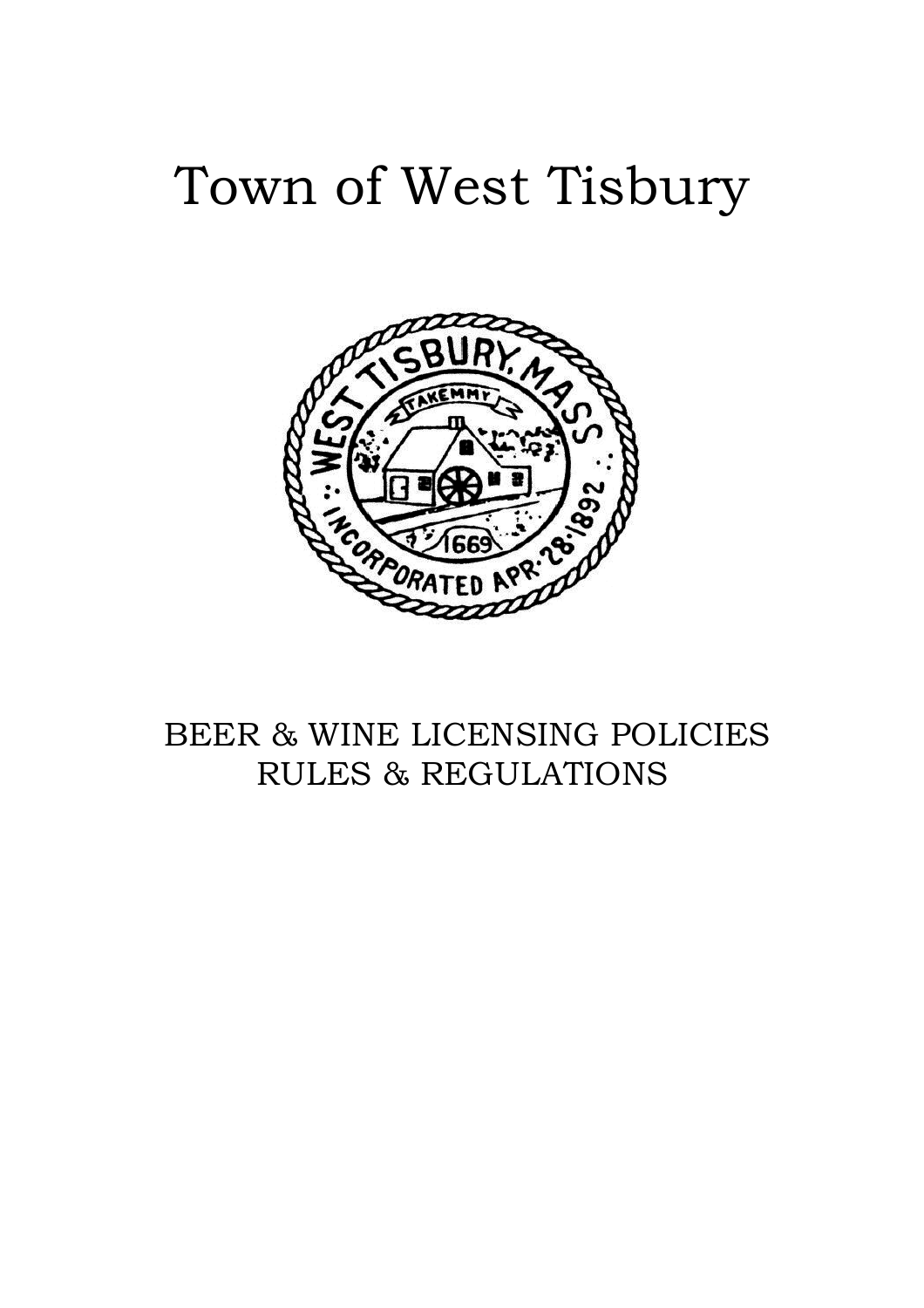# **TABLE OF CONTENTS**

Page

|                                                        | 3  |
|--------------------------------------------------------|----|
| APPLICATION PROCESS - GENERAL REQUIREMENTS  4          |    |
|                                                        |    |
|                                                        |    |
|                                                        |    |
| RESTAURANT DINING AREAS - SERVICE OF MEAL              | 6  |
|                                                        | -7 |
|                                                        |    |
|                                                        |    |
|                                                        |    |
|                                                        | 11 |
| CAUSES FOR REVOCATION, SUSPENSION, AND MODIFICATION 12 |    |
|                                                        |    |
|                                                        |    |
|                                                        |    |
|                                                        |    |
|                                                        |    |
|                                                        |    |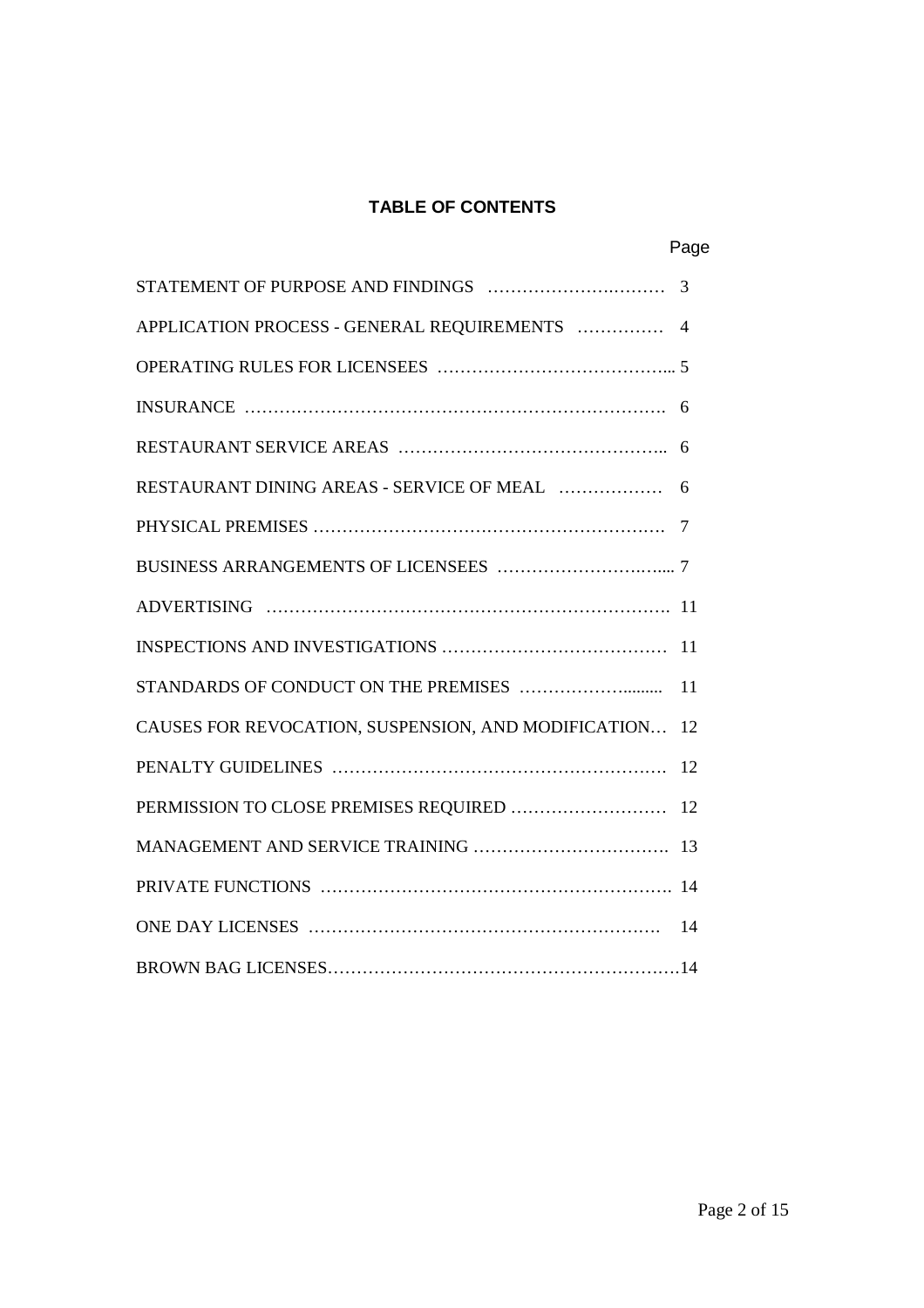# **TOWN OF WEST TISBURY**

# **ALCOHOL LICENSING POLICIES, RULES & REGULATIONS:**

The Board of Selectmen, the alcohol licensing authority for the Town of West Tisbury, hereby establishes the process and standards for issuing beer and wine beverage licenses.

# **STATEMENT OF PURPOSE AND FINDINGS**

As authorized by Chapter 187 of the Acts of 2007 and the applicable provisions of State law, the Town may issue licenses to sell beer and wine beverages to qualified individuals or businesses that have an acceptable plan of operation. In addition to demonstrated character, successful applicants must satisfy all zoning, septic, and other public health and safety requirements as a precondition to the issuance of a license to sell beer and wine.

- As approved by the voters at the Annual Town Election of 2012, the Board of Selectmen is authorized to grant annual and seasonal licenses for the sale of all beer and wine beverages to be consumed on the premises of restaurants, including those within inns and hotels as well as one day licenses at events where the sale of beer and wine is incidental to the event.
- Prior to the issuance of a license or a renewal of a license, an applicant must submit certificates of inspection from the Building Inspector, Fire Department and Board of Health.
- These rules and regulations are supplementary to any statutory requirements of the Commonwealth of Massachusetts and to the rules of the Commonwealth's Alcoholic Beverages Control Commission.

#### **Filing of Applications**

• All license application forms, including but not limited to: the Alcohol Beverages Control Commission Application for Beer and Wine Beverage License for Retail Sale; forms for financing; criminal record release form, and the Department of Revenue release form, must be complete before being processed. A complete list of the forms and fees required is available in the office of the Board of Selectmen.

• Complete application material must be provided for each individual whose name appears on the application. Application filing fees must be paid prior to processing. All such fees shall be paid by certified bank or attorney check, or money order. Filing fees are not refundable once the Board of Selectmen accepts an application.

• If a license is granted, an annual license fee shall be payable immediately in the form of a certified bank check or attorney check. Fees are not refundable.

• Duplicate copies of all application materials and documents are required.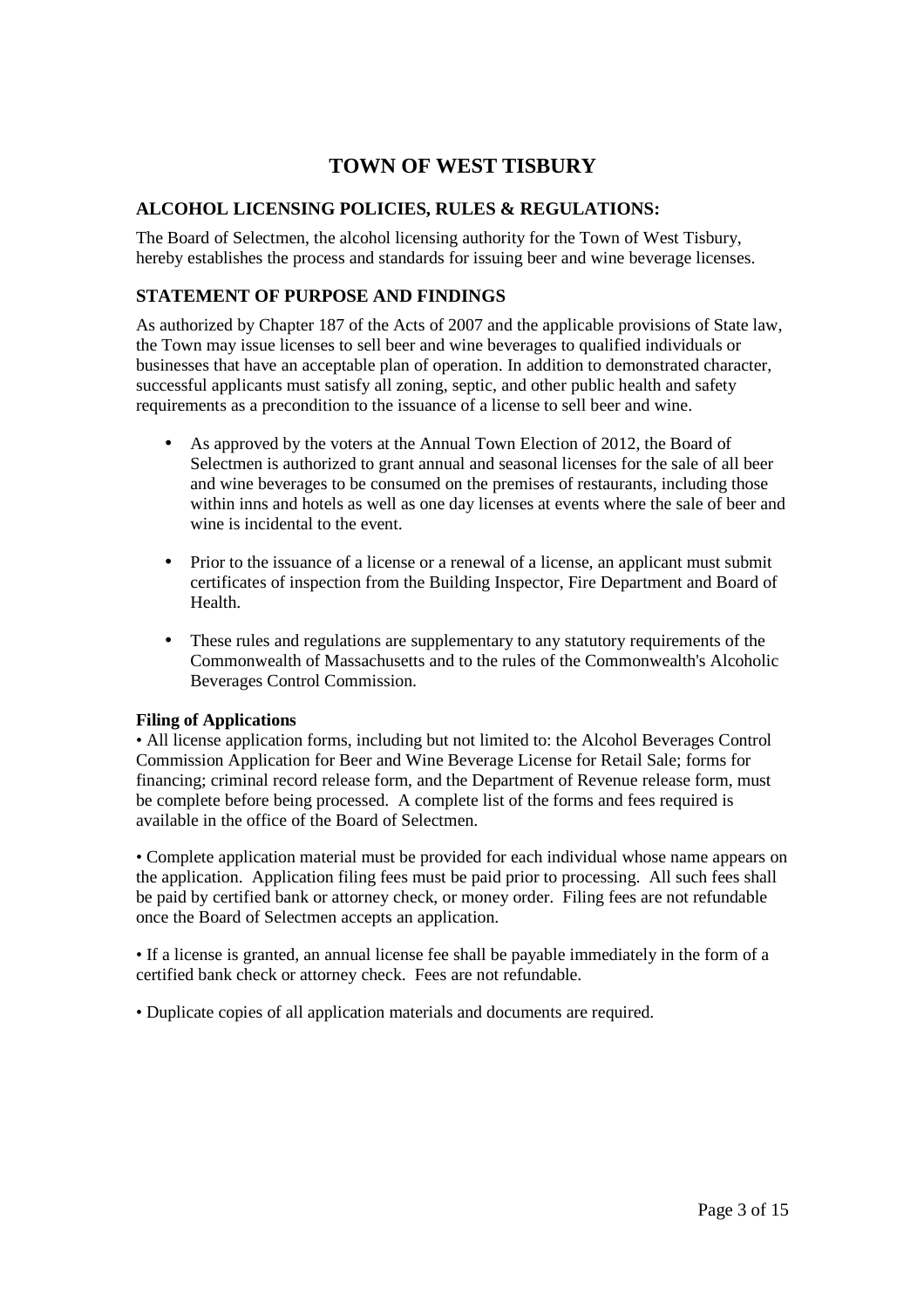# **APPLICATION PROCESS - GENERAL REQUIREMENTS**

#### **Applications**

The Board of Selectmen shall consider all applications for licenses in an open process.

#### **Application Processing Fee**

An application processing fee of \$350.00 is to be paid when a new application is filed. Check must be made payable to "Town of West Tisbury".

#### **Public Hearing**

The Board of Selectmen will hold a public hearing on new license applications.

#### **Standard for Evaluation of Applications**

The Board of Selectmen shall not approve any application for a license unless it determines that such application and its accompanying "Plan of Operation" and other documentation present clear and convincing evidence that issuance of the license will serve the public need and protect the common good.

#### **Notification of Abutters**

The applicant will be required to comply with the appropriate provisions of M.G.L. c. 138 relative to notification of abutters within 300' of the premises proposed to be licensed. The list of abutters is to be certified by the Board of Assessors. The Board reserves the right to order further notice requirements at its discretion. In accordance with M.G.L. c. 138, §16C, no license shall be issued for premises located within a radius of five hundred (500) feet of a school or church unless the Board of Selectmen determines, in writing and after hearing, that the operation of the licensed business on the premises will not be detrimental to the education or spiritual activities of said school or church. The Board of Selectmen may impose conditions on the granting of a license to ensure that the operation of a licensed business at the premises will not be detrimental.

#### P**lan of Operation**

Every applicant shall file as part of the application a plan of operation setting forth in detail a description of the type of facility existing or proposed and the applicant's experience or qualifications to operate such a business; a proposed opening date; any zoning, traffic or public health or safety issues presented by the application; and the applicant's plans to address or mitigate such issues. Applicants shall also file with the plan of operation a menu or proposed menu, and the manner in which such food shall be served and a scaled floor plan of the premises to be licensed.

#### **Duration of License**

All licenses granted are valid until December 31 of each year and must be renewed prior to that date. It is the responsibility of the licensee to file a renewal application within the month of November. Licensees are encouraged to file renewal applications at least 45 days prior to expiration of the existing license on the forms provided by the ABCC or approved Board of Selectmen form. Seasonal licenses are effective April 1 to December 1st of the following year, or such other period as the Board of Selectmen may designate.

#### **License Fee Schedule**

The Town's annual fees for sale of beer and wine beverage licenses (seasonal or year-round) issued pursuant to these regulations shall be as follows: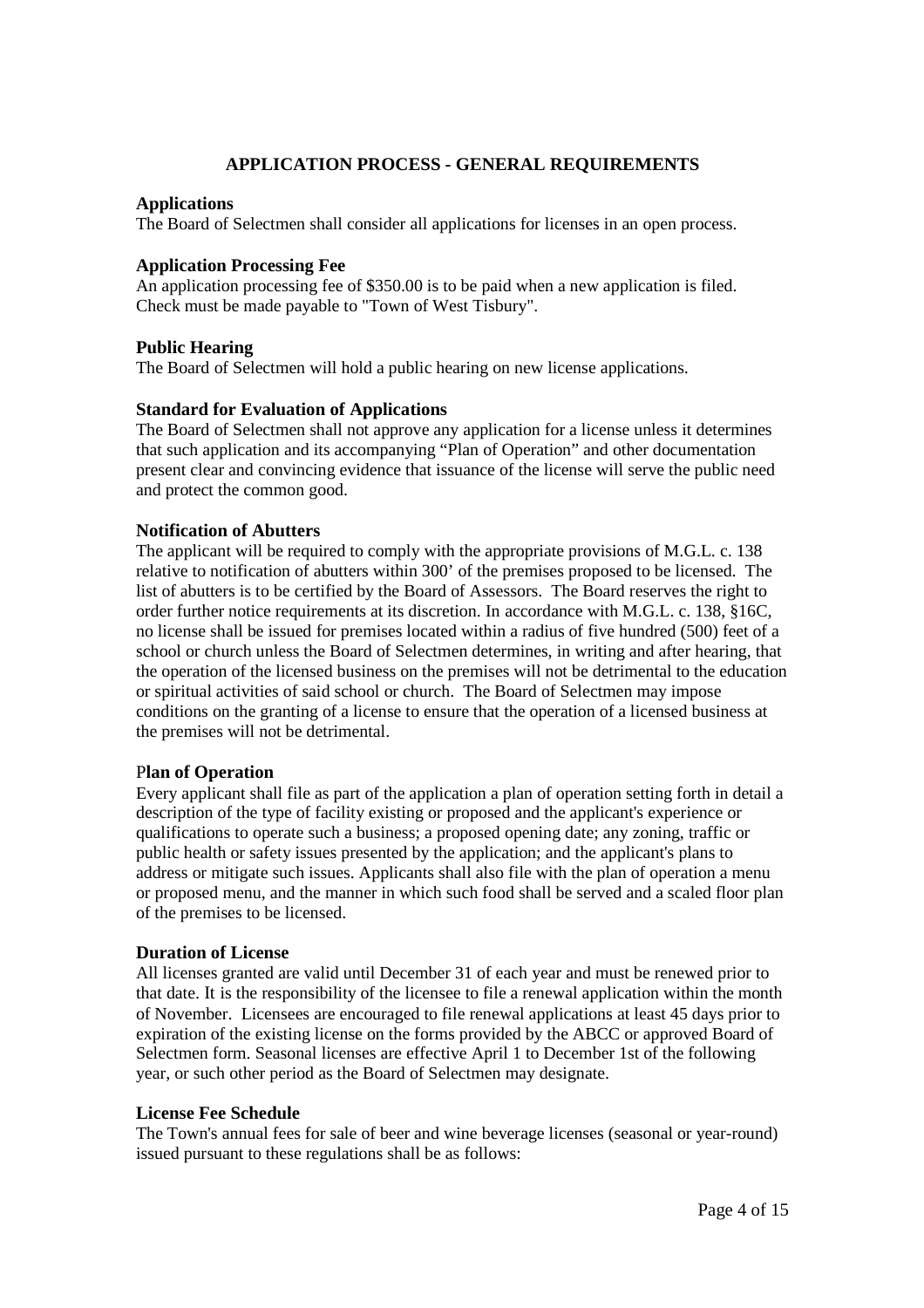Restaurant- \$350 One Day License - \$25 Annual renewal fee- same as above

The license fee may be prorated for applications filed after January 1, by a vote of the Board of Selectmen. The Board reserves the right to adjust the license fee from year to year.

#### **License Application Rejections**

If the Board of Selectmen rejects an applicant for a license, the Board shall not accept or consider a new application for such license for a period of six months.

#### **Compliance with Laws, Regulations and Conditions**

Licensees shall maintain their premises and operations in compliance with all applicable State and local building and sanitary codes, laws and regulations and all conditions attached to any license. All taxes and charges owed the Town must be paid in accordance with applicable law.

# **OPERATING RULES FOR LICENSEES**

#### **Regulations Available**

A licensee shall keep a copy of these rules and regulations on the premises at all times and make them available for inspection upon request by a member of the public or an agent of the Board of Selectmen.

#### **Employee Awareness**

Each licensee is responsible for ensuring that all employees who work in the public areas of the premises read the rules and regulations of the licensing authority and comply with all rules, regulations and laws. Employees should sign a letter of acknowledgement.

#### **License Posted**

A licensee shall post a copy of the license in a conspicuous place where it can be easily seen by the public and read without difficulty.

#### **Other Permits**

A licensee shall post all other licenses, permits and certificates affecting the premises in a conspicuous place. No such document shall be posted in such a way as to cover over any part of the license issued by the Board of Selectmen.

#### **Admission to the Premises**

A licensee shall not permit any rule, policy, or action, express or implied, which makes any distinction, discrimination, or restriction on account of race, color, religious creed, national origin, sex, or ancestry, physical or mental disability, relative to the admission or treatment of persons from the general public or employees at the premises; provided, however, that such licensee may make rules regulating the admission of minors to the premises when such rules are not inconsistent with other rules and regulations stated herein. No license holder shall require any patron to pay a cover charge of any kind.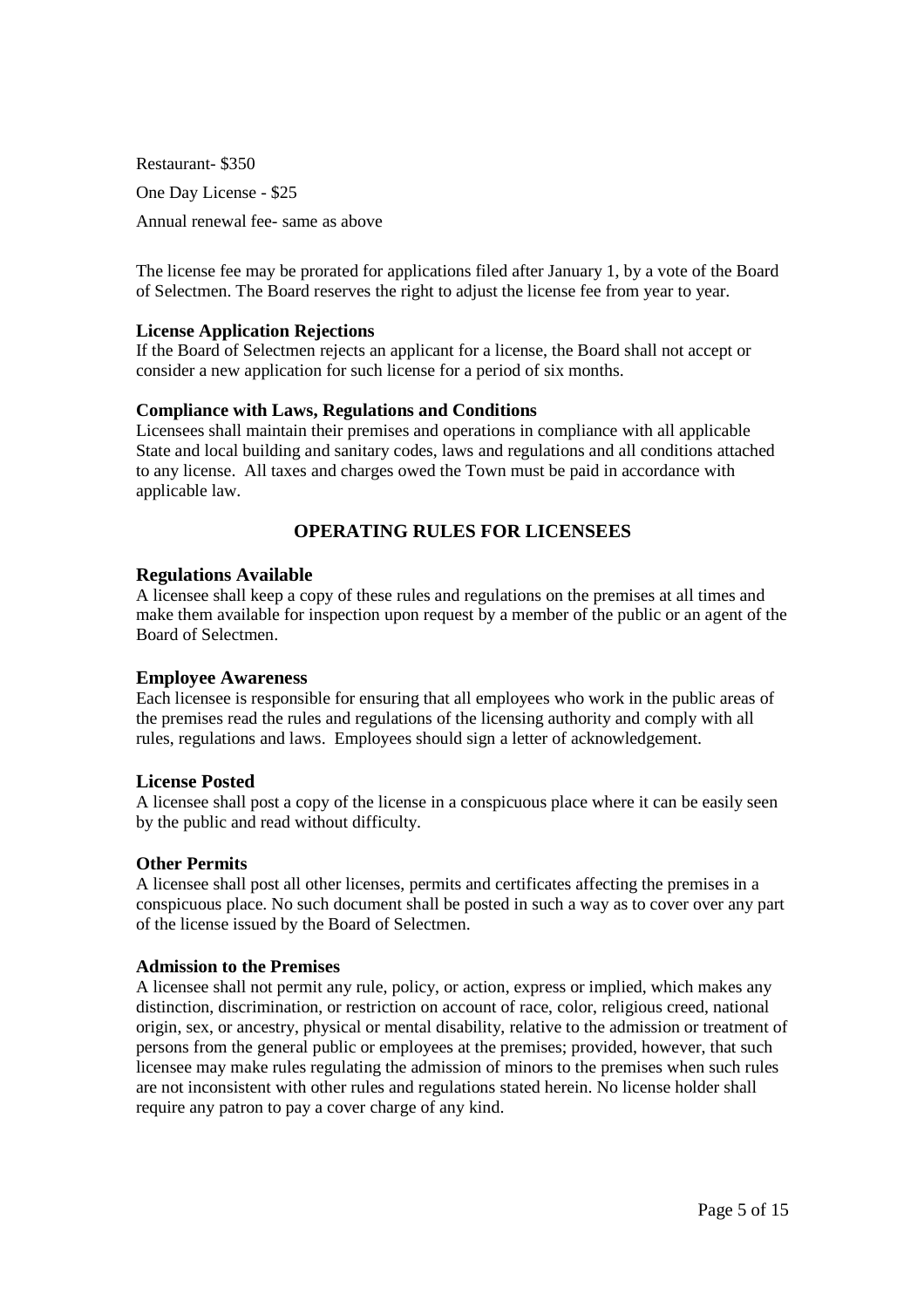#### **Unruly Persons**

A licensee shall refuse entrance to the premises to a person who appears to be intoxicated or unruly; and shall evict such a patron, except that in such a case the licensee should call the police and should offer assistance to an intoxicated person when possible.

#### **Maximum Occupancy**

A licensee shall not permit entrance to the premises by more persons than the maximum occupancy limit established by the Building Inspector.

#### **Waiting Lines**

If a licensee permits persons to wait in line for a table or a seat, it shall keep such persons in an orderly line without blocking aisles or exits.

#### **No Locked Doors**

A licensee shall not lock the front door of the premises until the last patron has exited.

#### **Hours of Sales and Service of Alcohol**

The hours during which sales or service of beer and wine beverages may be made by any licensee shall be from 11:00 a.m. to 11:00 p.m. (12 a.m. on New Year's Eve) on Monday through Saturday. Hours for Sunday sales shall be set by the Board of Selectmen in accordance with the provisions of the General Laws. The hours during which the sales of beer and wine beverages may be made are further limited to the hours of operation as designated on the Common Victualler's license and furthermore when the dining room is open and food service is available. All beverages/glasses/bottles or other containers must be removed from tables and the service bar area by 11:30 p.m. (1 a.m. on January 1.)

#### **INSURANCE**

All licensees shall be required to provide to the Town a certificate of insurance providing coverage for fire, premises liability, and liquor liability in amounts acceptable to the Board of Selectmen, after license has been issued and prior to service.

#### **RESTAURANT SERVICE AREAS**

There shall be no bar at which beer and wine is served to patrons. Beer and wine must be stored in a service area, and wait staff must order and pick up beer and wine drinks from such service area and deliver them to seated patrons. No food or beer and wine beverages may be served at a service bar. The location of service bars shall not be changed unless approved by the Board of Selectmen and unless an amended floor plan is submitted showing the proposed change.

#### **RESTAURANT DINING AREAS-SERVICE OF A MEAL**

No patron shall be served a beer and wine beverage until such time as the patron is seated for a meal. The Board reserves the right to approve a licensee's menu and further define what constitutes a meal consistent with these policies, rules, and regulations, in particular that the service of beer and wine beverages shall be secondary to the primary purpose of service of food. Meals must be served on solid dinnerware with flatware. No disposable plates or plastic cutlery are permitted, except where State law requires. Snack foods such as chips,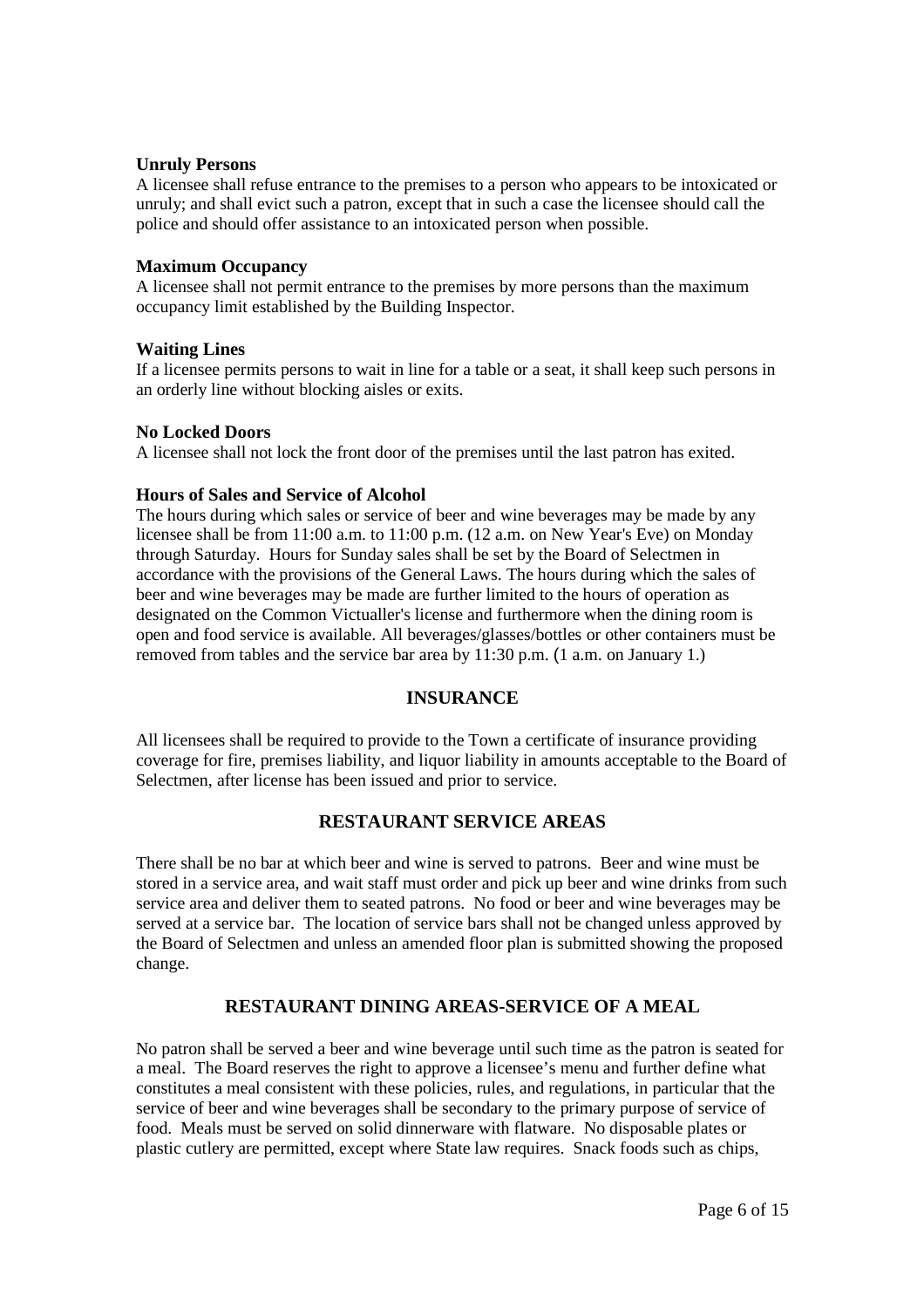pretzels and the like shall not be considered a meal. In all cases, however, beer and wine beverages must be delivered to the table by a waitperson.

# **PHYSICAL PREMISES**

#### **Floor Plan**

The premises shall conform to a plan approved by the Board of Selectmen with regard to the layout of the facility including its dining area, toilet facilities, railing partitions, storage of beer and wine and empty containers, location of televisions, and any other barriers. Any changes in the floor plan or any renovations of any kind shall not be made without notification and written approval of the Board of Selectmen. The floor plan must be kept available on the site.

#### **Cleanliness**

All premises covered by the license shall be kept in a clean and sanitary condition.

#### **Lighting**

All public areas of the premises shall be lighted in a manner to assure the safety of patrons and to allow the agents of the Board of Selectmen to make observations without the need to identify themselves or seek assistance.

#### **No Access to Private Areas**

A licensee shall not allow the general public access to private areas of the premises approved by the Board of Selectmen for storage, office use, a kitchen or any other nonpublic use. Only the licensee and its employees shall be in these areas.

#### **No Screens**

No advertising matter, screen, curtain or other obstruction which in the opinion of the Board of Selectmen, or its agents, prevents a clear view of the interior of the premises shall be maintained in or on any window or door thereof after the Board of Selectmen has ordered the removal of such obstruction.

#### **Restrooms**

Every licensed facility must have toilet facilities on the premises and available to the patrons while the facility is open.

#### **Exit Lighting**

All exits from the premises shall be properly designated by lighted signs reading "Exit", as may be mandated by the Building Inspector or the Fire Department of the Town.

#### **BUSINESS ARRANGEMENTS OF LICENSEES**

#### **Site Control**

An applicant shall not be issued a new or renewal license unless it can demonstrate proof of a legal right to use the premises proposed for the term of the license. Such proof may include evidence of fee ownership, a lease, a management contract or a binding commitment for purchase or lease; provided, however, that all parties participating in such ownership, leasehold interest or management contract shall be made known to the Board of Selectmen and the terms of such agreements or contracts shall be fully disclosed to the Board of Selectmen. Failure to have the legal right to use and control the premises may result, after public hearing, in the revocation or non-renewal of the license.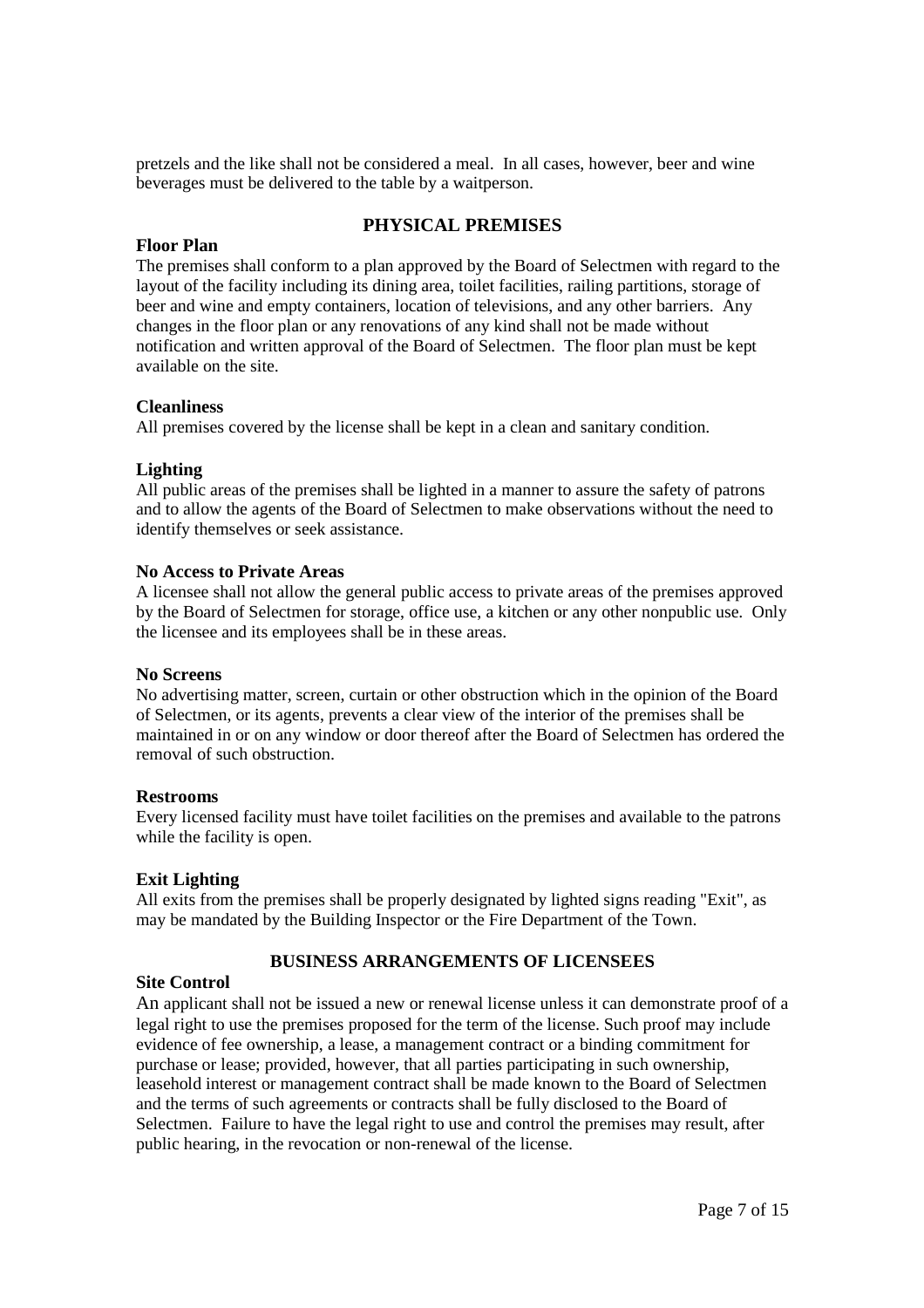#### **Contracts**

A licensee shall not hire any employee or contract for goods or services in any name other than its own, nor shall the licensee pay for any such employment, goods, or services by any means other than its own bank accounts standing in its own name. Cash transactions shall be recorded in a manner suitable for review by the Board of Selectmen. Such records shall be kept for a period of three years.

#### **No Undisclosed Interests**

A licensee shall not permit any undisclosed person or entity to have a direct or indirect financial or beneficial interest in the licensed business or to receive any revenue from the business.

#### **No Undisclosed Principals**

A licensee shall not permit any undisclosed person to work at the premises or to hold him or herself out as being in a position of authority unless such person is an owner, officer or salaried employee for whom payroll records are available. A licensee shall not pay an employee any percentage of the profits of the business or pay an employee in any manner other than by salary or hourly rate except upon approval of the Board of Selectmen.

#### **No Percentage Arrangements**

A licensee shall not pay any landlord or creditor a percentage of the profits of the business unless complete disclosure has been made to the Board of Selectmen and the Board's approval received.

#### **No Subleases**

A licensee shall not lease out or otherwise license any part of the premises or its food or beverage service without the prior approval of the Board of Selectmen.

#### **No Concessions**

A licensee shall not enter into an agreement with an independent contractor to provide beverages or food or management at the premises without the prior approval of the Board of Selectmen.

#### **No Security Interest**

A licensee shall not pledge any stock in the licensee, or grant any security interest in its license or the assets of the licensee without the approval of the Board of Selectmen pursuant to M.G.L. c.138, §15A or §23. This includes kitchen equipment, furniture, or any other type of equipment.

#### **Change in Manager**

A licensee shall not change its manager until the Board of Selectmen and the Alcoholic Beverages Control Commission have both approved such change. The owner or other responsible party may be appointed to act as manager until a new manager has been appointed, with the Board of Selectmen's approval.

#### **Opening Required**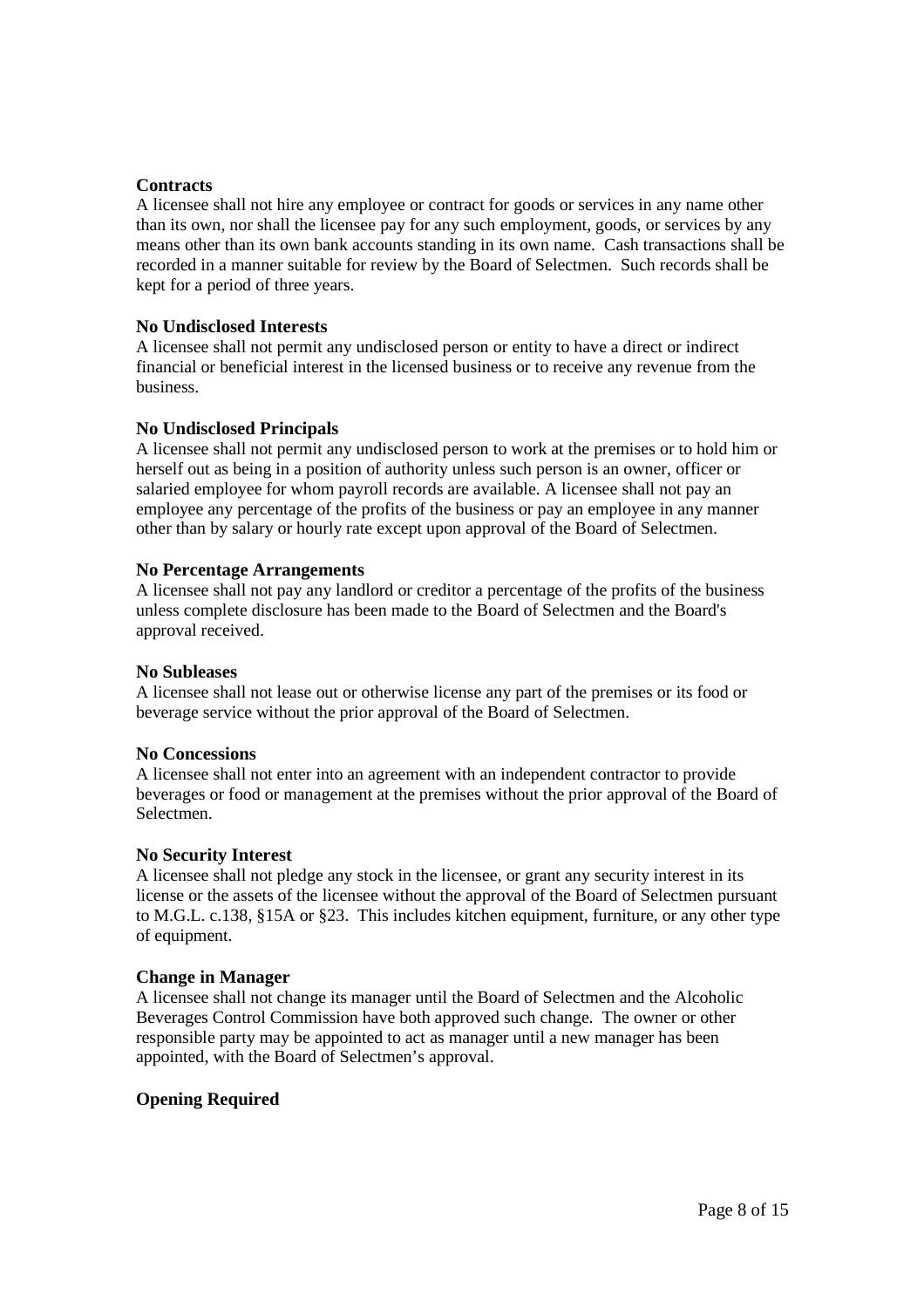A licensee may not close its place of business or cease selling beer and wine beverages without first notifying the Board of Selectmen in writing before such closing or cessation and stating the reason therefore.

#### **No Assignee Rights**

An assignee or creditor who succeeds to the interest of a licensee may not conduct the business of the licensee at the premises without the approval of the Board of Selectmen. A licensee shall immediately notify the Board of Selectmen when an assignee or creditor succeeds to its rights or when foreclosure or other legal proceedings are brought that affect the economic and financial rights and abilities of the licensee.

#### **No Minimum Sales**

A licensee shall not enter into an agreement or understanding which sets a minimum requirement for gross sales of beer and wine beverages at the premises.

#### **Trade Name**

A licensee shall not use any trade name, assumed name or abbreviated name in connection with the licensed business unless the same appears on the license issued by the Board of Selectmen or unless written permission is first obtained from the Board. A licensee shall not use an unauthorized name on the books, records, stationery or interior or exterior of the premises or for advertising purposes or telephone listing without written permission from the Board.

#### **Financial Statement**

The Board of Selectmen will determine whether the service of beer and wine beverages has become more than incidental to the service of food by any licensee. The Board shall require a licensee to furnish an annual financial statement from a Certified Public Accountant indicating the percentage of gross sales for food and the percentage of gross sales for beer and wine beverages for the preceding year with any license renewal application with a minimum sales ration of 65% food to 35% alcohol. The license holder shall provide annually, a Certificate of Condition and a Certificate of Good Standing, as required by the Secretary of State for the Commonwealth of Massachusetts, to the Board of Selectmen.

#### **Manager Present**

At all times that the licensed premises are open for service of beer and wine beverages, the licensee shall have on the premises a manager or assistant manager who has successfully completed a beer and wine beverage server training program satisfactory to the Board of Selectmen. These names shall be listed on the license.

#### **Games of Chance**

A licensee shall not operate nor permit any other person to operate a Keno or similar game at the licensed premises. Electronic games, mechanical games, arcade-type games and manual games of chance for reward or entertainment are specifically prohibited from all licensed premises.

#### **No Below Cost Sales**

A licensee shall not sell beer and wine beverages for less than actual cost.

#### **Prices**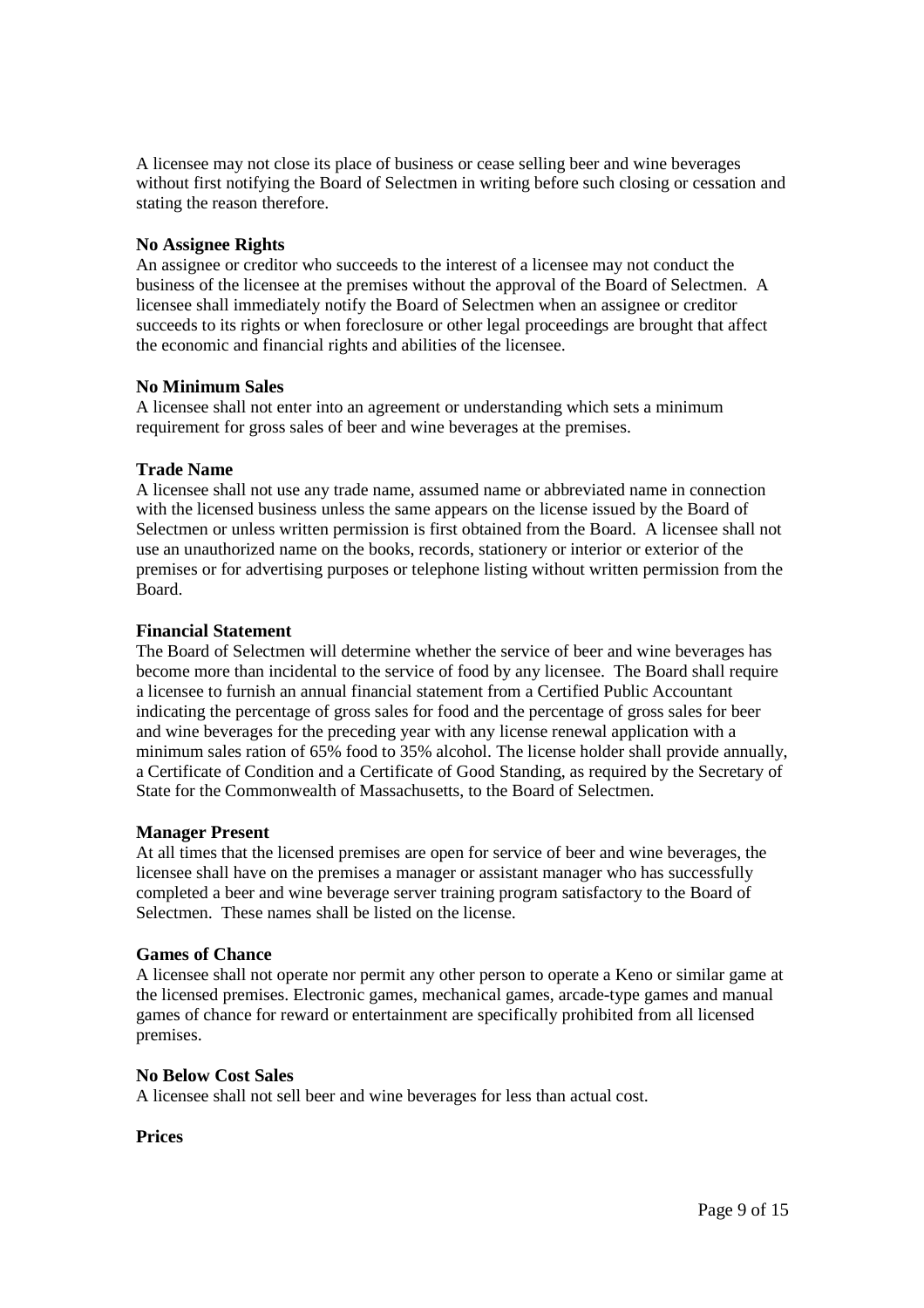A restaurant licensee shall maintain a schedule of the prices charged for all drinks to be served and drunk on the premises. Such prices shall be effective for not less than one calendar week.

#### **Take-out**

Licenses will not be granted to establishments whose principal business activity is fast food, take out, or which have any drive-in aspect.

#### **Prohibited Practices**

A restaurant licensee or employee or agent shall not:

- Offer or deliver any free drinks to any person or group of persons;
- Deliver more than one drink to one person at one time;

• Sell, offer to sell or deliver to any person or group of persons any drinks at a price less than the price regularly charged for such drinks during the same calendar week, except at private functions not open to the general public;

• Sell, offer to sell or deliver drinks to any person or group of persons on any one day at prices less than those charged the general public on that day, except at private functions not open to the public;

• Sell, offer to sell or deliver beer and wine beverages by the pitcher;

• Encourage or permit, on the licensed premises, any game or contest which involves drinking or the awarding of drinks as prizes.

#### **No Other Alcohol**

A restaurant licensee shall not permit any alcoholic beverages to be brought onto the premises by patrons or employees under "bring your own bottle" arrangements or otherwise. A hotel licensed to sell beer and wine beverages shall not permit (a) employees to bring their own alcoholic beverages onto the licensed premises; and (b) patrons to bring their own alcoholic beverages onto an area of the licensed premises while beer and wine beverage service is available in that area. Patrons shall not be permitted to consume their own alcoholic beverages in any common area of the licensed hotel prior to 11 a.m. or after 11 p.m..

#### **Service to Minors Prohibited**

A licensee shall be responsible for ensuring that minors are not served beer and wine beverages and are not drinking beer and wine beverages on the premises, whether served to them by an employee or handed to them by another patron.

#### **Posting of Penalties**

A licensee shall conspicuously post at the premises a current copy of the penalties for driving a motor vehicle under the influence of alcohol set forth in M.G.L. c.90 § 24.

#### **No Removal of Alcoholic Beverages**

A licensee shall not allow patrons or employees to leave the premises with beer and wine beverages, except the remains of a bottled wine purchased by a patron in conjunction with a meal as permitted by M.G.L. c. 138, §12 .

#### **Disturbances**

When any noise, disturbance, misconduct, disorder, act or activity occurs in the premises, or in the area in front of or adjacent to the premises, or in any parking lot provided by the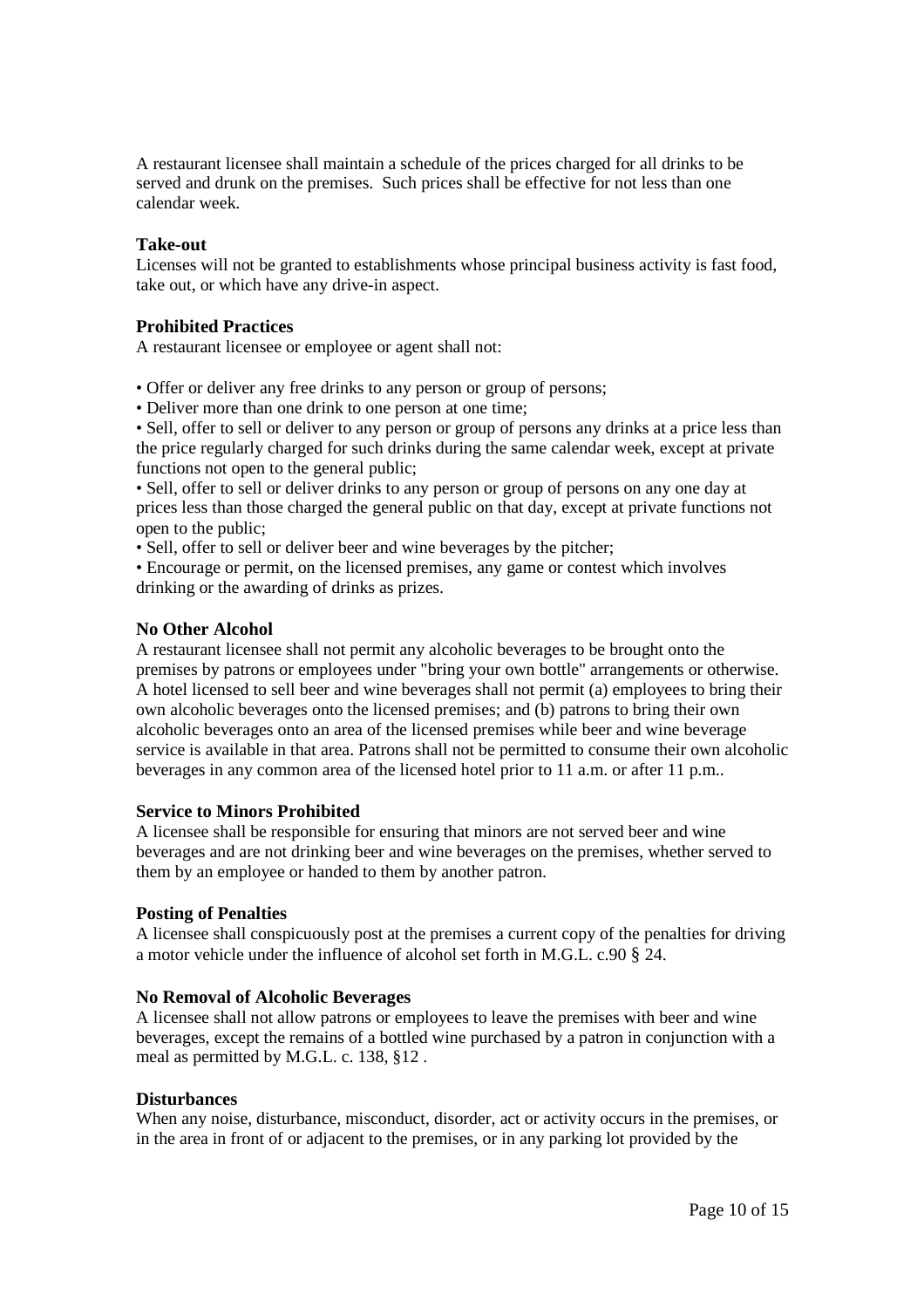licensee for the use of its patrons, which in the judgment of the Board of Selectmen adversely affects the protection, health, welfare, safety or repose of the residents of the area in which the premises are located, or results in the premises becoming the focal point for police attention, the licensee shall be held in violation of the license and subject to proceedings for suspension, revocation or modification of the license.

#### **ADVERTISING**

There shall be no commercial products, displays, and/or signs, which advertise the sale of beer and wine beverages on the exterior of the licensed premises. Any commercial products, displays, and/or signs inside the licensed premises that are visible from the exterior of said premises are also prohibited. The use of commercial products, advertising devices, displays, and/or signs for the sale of beer and wine beverages, which are of a neon or illuminated tube (gaseous discharge) type is prohibited on the interior and exterior of all licensed premises; lighting of any sign advertising device shall be continuous, not intermittent nor flashing nor changing; use of iridescent or luminescent types of paint on sign advertising devices is not permitted.

Any licensed establishment may display its menu, as well as its beverage list on the exterior of the premises or on the inside glass of a window of the premises, so long as the size of the menu and/or display complies with the Town's bylaws.

# **INSPECTIONS AND INVESTIGATIONS**

#### **Inspections**

Licensed premises shall be subject to regular inspections by police or other authorized agents of the Board of Selectmen. Any licensee found in violation of a law or Town regulation may be subject to suspension or revocation of the alcohol license. It shall be the responsibility of the licensee to ensure that procedures are in place to allow police and authorized agents of the Board of Selectmen immediate entrance into the premises at any time employees are present.

#### **Employees**

The licensee shall maintain a current list of all employees and shall have it available at all times for inspection upon the request of an authorized agent of the Board of Selectmen.

#### **Complaints**

All complaints regarding operation of licensed premises and investigation reports shall continue in force until they have been reviewed and disposed of by the licensing authority.

### **STANDARDS OF CONDUCT ON THE PREMISES**

#### **No Employee Consumption**

No manager or employee of a licensee shall consume any beer and wine beverages while on duty.

#### **Illegal Activity**

The licensee shall make all reasonable and diligent efforts to ensure that illegal activities do not occur at the premises. Such efforts shall include frequent monitoring of restrooms and other nonpublic areas of the premises.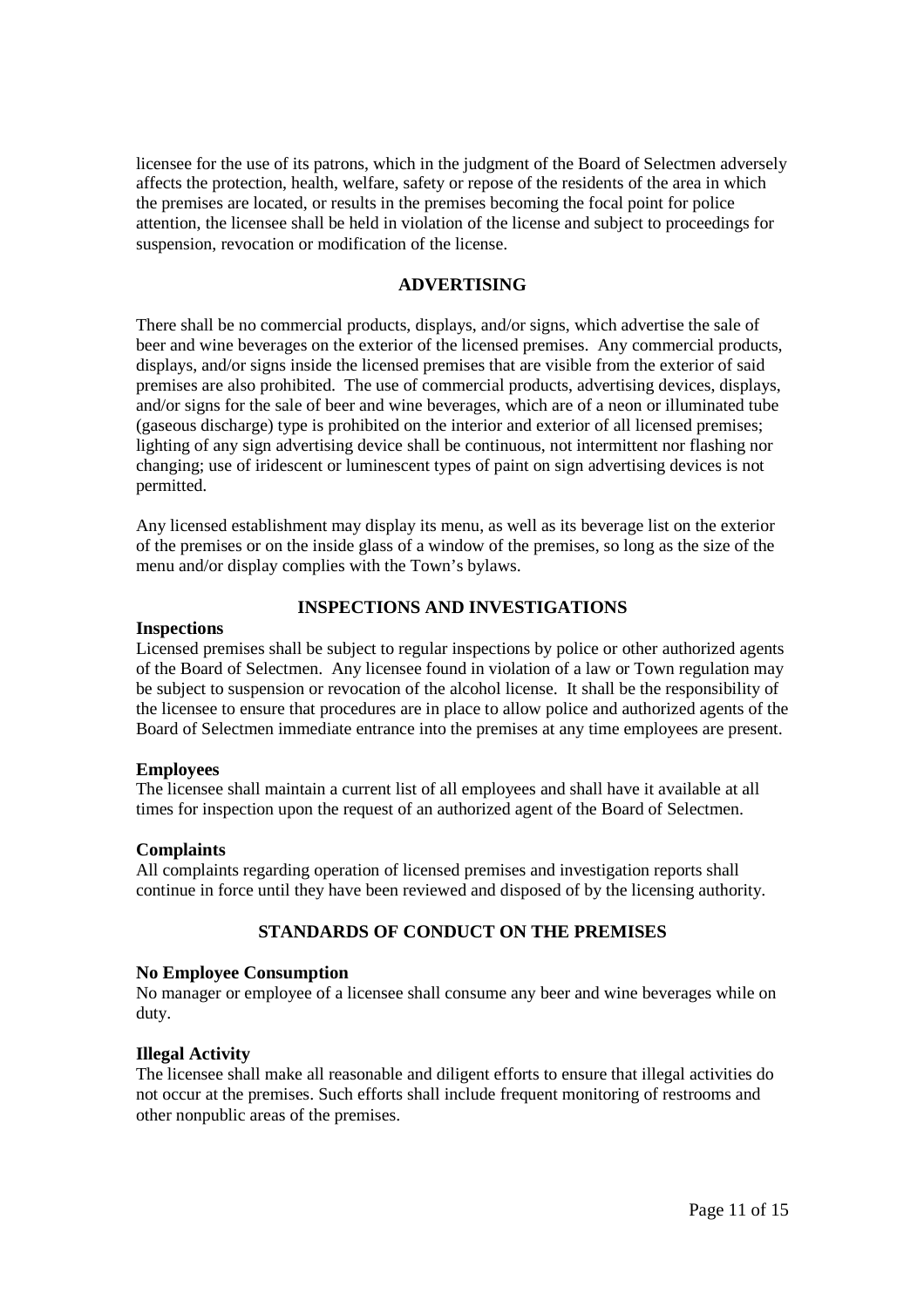#### **Disruptive Patrons**

Employees are to call the police to have patrons removed from the premises if they are being disruptive and refusing to leave voluntarily.

### **CAUSES FOR REVOCATION, SUSPENSION, AND MODIFICATION**

A license may be modified, suspended, or revoked for noncompliance with the requirements of Chapter 138 of the General Laws, the regulations of the Alcoholic Beverages Control Commission, and these policies, rules and regulations, and any of the following:

#### **Violations of Law**

Violation by the licensee of any provision of the relevant General Laws of the Commonwealth, of the regulations of the Alcoholic Beverages Control Commission or of the regulations or by-laws of the Town.

#### **Misrepresentation**

Fraud, misrepresentation, false material statement, concealment or suppression of facts by the licensee in connection with an application for a license or other permit or for renewal thereof or in connection with an application for the renovation or alteration of the premises or in connection with any other petition affecting the rights of the licensee under the license or in any interview or hearing held by the Board of Selectmen in connection with such petition, request, or application affecting the rights of the licensee;

#### **Failure to Operate**

Failure to operate or cessation of the sale of beer and wine beverages at the premises covered by the license for more than 21 days without approval of the Board of Selectmen;

#### **Failure to Furnish Information**

Failure or refusal of the licensee to furnish or disclose any information required by any provision of the General Laws or by any rule or regulation of the Alcoholic Beverages Control Commission or any rule or regulation of the Board of Selectmen.

### **PENALTY GUIDELINES**

#### **Penalties**

A licensee who violates the applicable laws of the Commonwealth, regulations of the Alcoholic Beverage Control Commission and/or these regulations shall be subject to a range of disciplinary measures, including warnings, license suspension or revocation.

#### **No Renovations**

Suspension periods shall not be used as a time to do renovations at the premises unless such renovations have previously been approved by the Board of Selectmen.

# **PERMISSION TO CLOSE PREMISES REQUIRED**

#### **Notice**

A licensee intending to close its place of business, or cease the sale of beer and wine Beverages, whether on a temporary or permanent basis, must notify the Board of Selectmen in writing before such closing, stating the reason and length of such closing, and obtain the Board of Selectmen's approval. Failure to provide such notice or obtain approval for such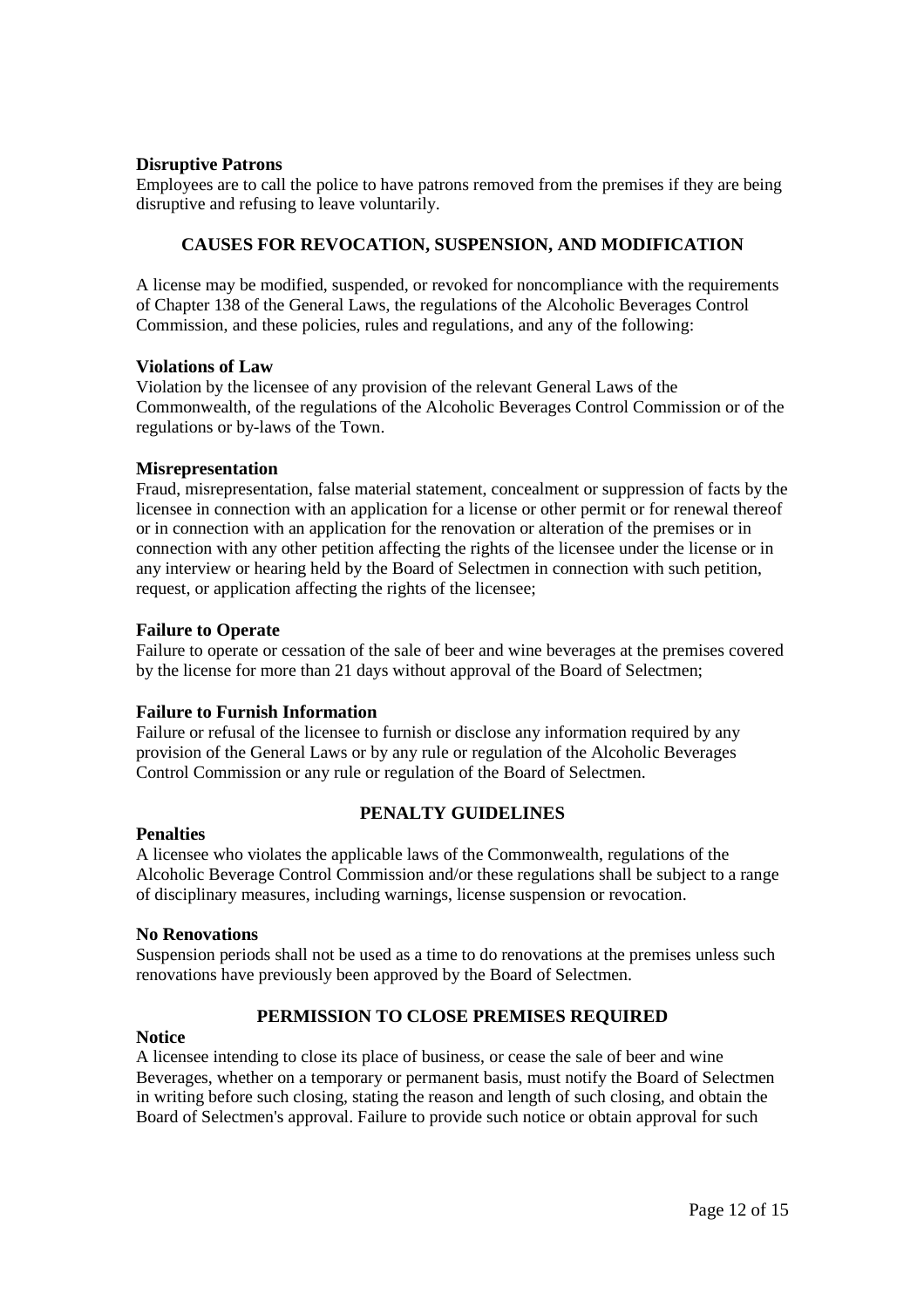closing or cessation for more than 21 days may result in the suspension or revocation of the alcohol license.

#### **Emergencies**

The restriction in the preceding paragraph shall not apply to a closing due to an act of God, natural disaster, illness or some other business problem for which request had been made to the Board of Selectmen and approval granted.

#### **Bankruptcy and Court Proceedings**

A licensee shall immediately notify, in writing, the Board of Selectmen of any proceedings brought by or against the licensee under the bankruptcy laws and of any other court proceedings which may affect the status of the license.

# **MANAGEMENT AND SERVICE TRAINING**

#### **Manager Required**

A licensee must appoint a manager by a properly authorized and executed delegation. The responsibilities of every licensee and its manager shall include the following: to obey all statutes of the Commonwealth, rules of the Alcoholic Beverages Control Commission, Town by-laws, and Rules and Regulations of the Board of Selectmen; and to promptly notify the police of any disturbances or illegal activity on the premises of which he or she becomes aware.

#### **Transfers Restricted**

A licensee shall not change managers, officers or directors, sell or transfer corporate stock, pledge corporate stock or its license as security, or accept a loan as permitted by state law or regulations or credit from another licensee, without first obtaining the approval of the Board of Selectmen. No person or entity may have a direct or indirect beneficial interest in a license without first obtaining the approval of the Board of Selectmen.

#### **Service Training**

The licensee shall provide an employee training program on the proper procedures for verifying that patrons are at least 21 years of age and not intoxicated. A written description of such program, along with a written policy outlining the employees' responsibilities and the disciplinary measures which will be taken against any employee for violating said policy, shall be provided to the Board of Selectmen as part of the original or renewal application materials and maintained on the premises at all times. Each new employee who handles alcohol shall obtain server training within thirty (30) days of commencing employment.

#### **Certification**

The licensee shall maintain a signed certification for each employee who handles alcohol, indicating that the employee has received the described training and has reviewed and understands the written policy describing his or her responsibilities.

#### **Retraining**

Upon a finding by the Board of Selectmen of a violation of the laws or regulations concerning service of alcohol to a minor or intoxicated person, the employees involved in the violation who continue to be employed by the licensee shall be retrained forthwith and receive a new server training certification.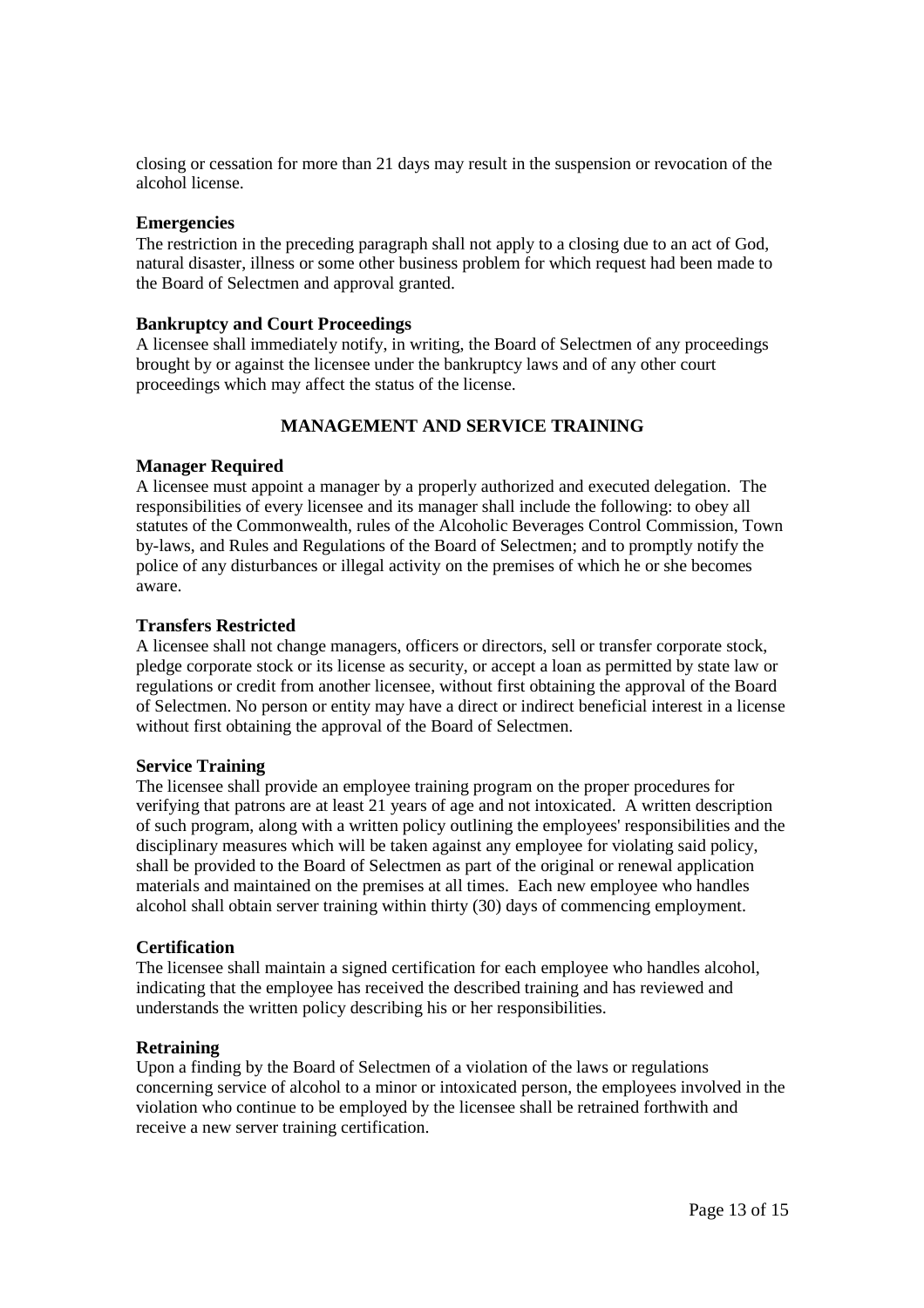#### **Approval Program**

The training and certification shall be pursuant to a training program approved by the Board of Selectmen [e.g. TIPS (Training for Intervention Procedures) or other similar program].

#### **PRIVATE FUNCTIONS**

For the purpose of this regulation, the term "private function" shall mean an event or gathering in an area of a licensed establishment where the general public is excluded. Private functions where beer and wine is to be served may be held in a portion of the licensed premises. The area for the private function must be unavailable to the general public while the private function is taking place and no beer and wine from the function may be served to any member of the general public. Notwithstanding any other rule or regulation herein:

1. Food service is required at a private function where beer and wine beverages are to be served. For the purpose of this regulation, the term "food service" shall be the preparing, sale, service, dispensing, distribution, and/or delivery of food which shall include hors d'oeuvres, sandwiches, soups, prepared foods, salads or desserts.

2. The sale and/or service of beer and wine beverages at a private function may be made (a) by wait staff and/or by bartenders to patrons who are seated or standing; and/or (b) by a bartender at a service bar or at a temporary function bar to patrons who are standing. Stools or chairs at any bar are prohibited.

3. No licensee or employee or agent of a licensee shall deliver more than two drinks to one person at one time (204 CMR 4.03(1) (b).

4. Service of beer and wine beverages at a private function shall not begin prior to 11 a.m.; "last call" shall not be after 10:45 p.m.; at 11:30 p.m. all tables, counters, and bars shall be immediately cleared of all glasses, bottles, and containers of beer and wine beverages; and, there shall be no service of beverages permitted after 11 p.m. However, notwithstanding the foregoing, on New Year's Eve "last call" may be at 12 a.m.; at 1 a.m. all tables, counters, and bars shall be immediately cleared of all glasses, bottles, and containers of beer and wine beverages; and, there shall be no drink consumption permitted after 1 a.m.

#### **ONE DAY LICENSES**

Applications for a one day license must be submitted at least sixty (60) days prior to the event.

Alcohol may only be purchased from a supplier licensed by the State of Massachusetts; licensees may NOT purchase alcohol from a package store and CANNOT accept donations of alcoholic beverages from anyone.

Licensees may not transport the alcohol to the event in their own vehicle. Alcohol must be delivered and picked up by the authorized supplier.

#### **BROWN BAG LICENSES**

Restaurants who do not have a beer and wine license, but do have sit-down meal service may apply for a license which allows consumption of alcohol on their premises.

The annual fee for a Brown bag License is  $\frac{7222}{2}$  and is renewable on January 1<sup>st</sup> each year.